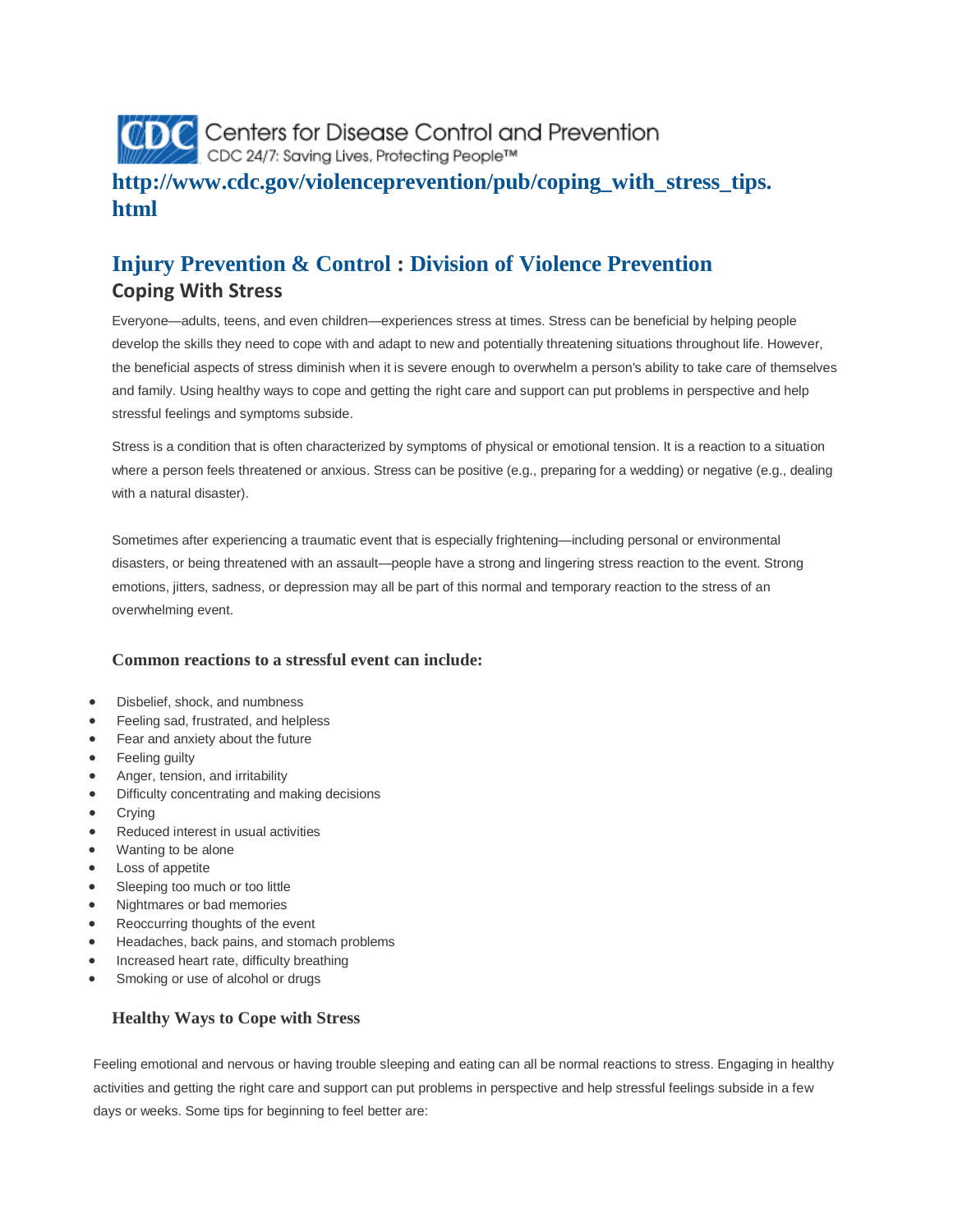- Take care of yourself.
	- o Eat healthy, well-balanced meals
	- o Exercise on a regular basis
	- o Get plenty of sleep
	- o Give yourself a break if you feel stressed out
- Talk to others. Share your problems and how you are feeling and coping with a parent, friend, counselor, doctor, or pastor.
- Avoid drugs and alcohol. Drugs and alcohol may seem to help with the stress. In the long run, they create additional problems and increase the stress you are already feeling.
- Take a break. If your stress is caused by a national or local event, take breaks from listening to the news stories, which can increase your stress.

**Recognize when you need more help.** If problems continue or you are thinking about suicide, talk to a psychologist, social worker, or professional counselor.

If you or someone you know needs immediate help, please contact the one of the following crisis hotlines:

- Disaster Distress Helpline: 1-800-985-5990
- National Suicide Prevention Lifeline: 1-800-273-TALK (1-888-628-9454 for Spanish-speaking callers)
- Youth Mental Health Line: 1-888-568-1112
- Child-Help USA: 1-800-422-4453 (24 hour toll free) Coping With Stress

# **Additional Information about Coping**

- [Coping with Stress After a Traumatic Event\[PDF 867KB\]\(http://www.cdc.gov/violenceprevention/pdf/coping-with-stress-](http://www.cdc.gov/violenceprevention/pdf/coping-with-stress-2013-508.pdf)[2013-508.pdf\)](http://www.cdc.gov/violenceprevention/pdf/coping-with-stress-2013-508.pdf)
- [SAMHSA Disaster Distress](http://www.disasterdistress.samhsa.gov/)
- [American Psychological Association](http://www.apa.org/helpcenter/disaster)

# **Helping Youth Cope with Stress**

Because of their level of development, children and adolescents often struggle with how to cope well with stress. Youth can be particularly overwhelmed when their stress is connected to a traumatic event—like a natural disaster (earthquakes, tornados, wildfires), family loss, school shootings, or community violence. Parents and educators can take steps to provide stability and support that help young people feel better.

#### **Tips**

# **Tips for Parents**

It is natural for children to worry, especially when scary or stressful events happen in their lives. Talking with children about these stressful events and monitoring what children watch or hear about the events can help put frightening information into a more balanced context. Some suggestions to help children cope are:

 **Maintain a normal routine.** Helping children wake up, go to sleep, and eat meals at regular times provide them a sense of stability. Going to school and participating in typical after-school activities also provide stability and extra support.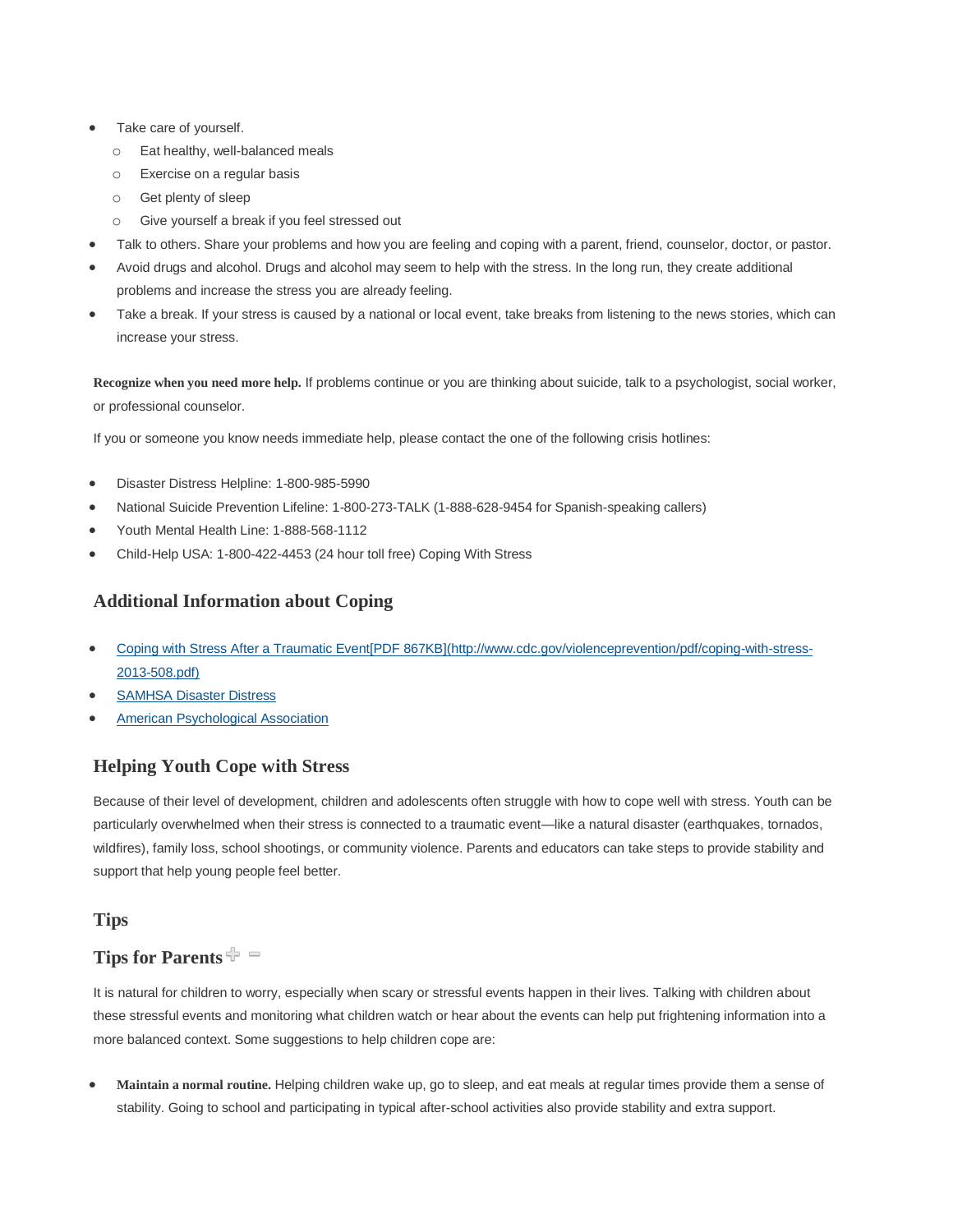- **Talk, listen, and encourage expression.** Create opportunities to have your children talk, but do not force them. Listen to your child's thoughts and feelings and share some of yours. After a traumatic event, it is important for children to feel like they can share their feelings and to know that their fears and worries are understandable. Keep these conversations going by asking them how they feel in a week, then in a month, and so on.
- **Watch and listen.** Be alert for any change in behavior. Are children sleeping more or less? Are they withdrawing from friends or family? Are they behaving in any way out of the ordinary? Any changes in behavior, even small changes, may be signs that the child is having trouble coming to terms with the event and may support.
- **Reassure.** Stressful events can challenge a child's sense of physical and emotional safety and security. Take opportunities to reassure your child about his or her safety and well-being and discuss ways that you, the school, and the community are taking steps to keep them safe.
- **Connect with others.** Make an on-going effort to talk to other parents and your child's teachers about concerns and ways to help your child cope. You do not have to deal with problems alone-it is often helpful for parents, schools, and health professionals to work together to support and ensuring the well-being of all children in stressful times.

# **Tips for Kids and Teens**

After a traumatic or violent event, it is normal to feel anxious about your safety and security. Even if you were not directly involved, you may worry about whether this type of event may someday affect you. How can you deal with these fears? Start by looking at the tips below for some ideas.

- **Talk to and stay connected to others.** This connection might be your parent, another relative, a friend, neighbor, teacher, coach, school nurse, counselor, family doctor, or member of your church or temple. Talking with someone can help you make sense out of your experience and figure out ways to feel better. If you are not sure where to turn, call your local crisis intervention center or a national hotline.
- **Get active.** Go for a walk, play sports, write a play or poem, play a musical instrument, or join an after-school program. Volunteer with a community group that promotes nonviolence or another school or community activity that you care about. Trying any of these can be a positive way to handle your feelings and to see that things are going to get better.
- **Take care of yourself.** As much as possible, try to get enough sleep, eat right, exercise, and keep a normal routine. It may be hard to do, but by keeping yourself healthy you will be better able to handle a tough time.
- **Take information breaks.** Pictures and stories about a disaster can increase worry and other stressful feelings. Taking breaks from the news, Internet, and conversations about the disaster can help calm you down.

# **Tips for School Personnel**

Kids and teens who experience a stressful event, or see it on television, may react with shock, sadness, anger, fear, and confusion. They may be reluctant to be alone or fearful of leaving secure areas such as the house or classroom. School personnel can help their students restore their sense of safety by talking with the children about their fears. Other tips for school personnel include:

 **Reach out and talk.** Create opportunities to have students talk, but do not force them. Try asking questions like, what do you think about these events, or how do you think these things happen? You can be a model by sharing some of your own thoughts as well as correct misinformation. Children talking about their feelings can help them cope and to know that different feelings are normal.